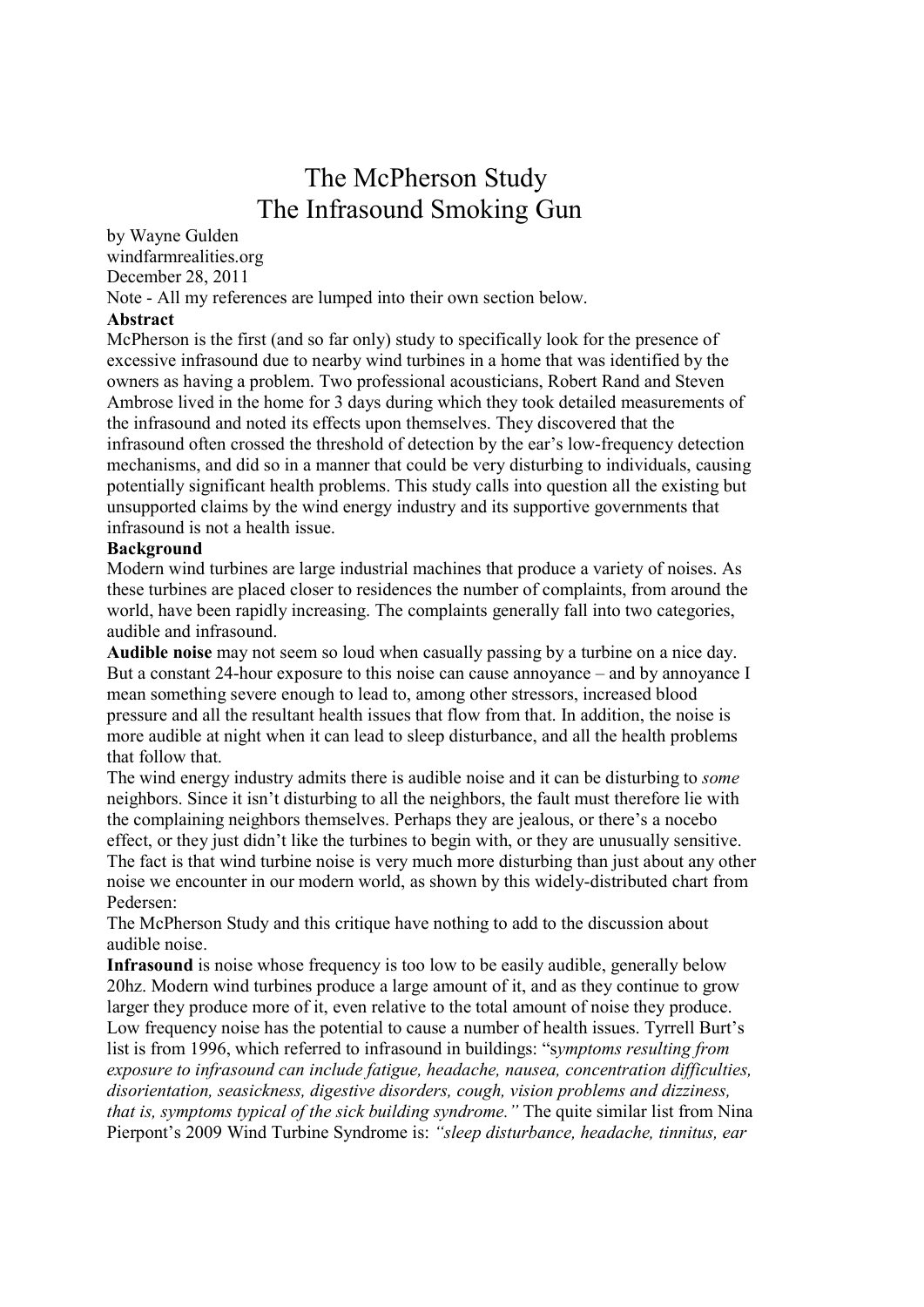pressure, dizziness, vertigo, nausea, visual blurring, tachycardia, irritability, problems with concentration and memory, and episodes associated with sensations of internal pulsation or quivering".

The wind energy industry steadfastly denies that their product can produce enough infrasound to cause any health problems. They typically cite acousticians - the names Leventhall, Howe and Jakobsen appear frequently– saying things like Leventhall's:

"Infrasound from wind turbines is below the audible threshold and of no consequence." Although these assertions sound reassuringly absolute there are two major problems with all of them. First is the idea that what you can't hear can't harm you. This is of course rubbish, akin to saying xrays can't harm you because you can't see them. Second is that none of these acousticians have ever gone into a home that is reported to be having problems and actually measured the infrasound levels.

The McPherson Study was the first time anyone went into a problematical home and actually measured the infrasound. What they found there puts an end to all the irresponsible speculation by these convenient professionals, some of whom are profiting thereby.

### Part One – the Ear

Before we discuss the McPherson Study itself, it is important to set the stage by very briefly discussing the ear and its capabilities. For the purposes of this discussion it is important to know that there are two types of hair cells in the ear that translate physical vibrations (i.e. noise) to the electrical signals that are sent to the brain.

Inner hair cells (IHC) and their nerve impulses have been well studied and are generally accepted to provide for the sounds that we are conscious of – in other words, audible. Outer hair cells (OHC) are more mysterious. They have a different set of nerve connections to the brain and until recently it wasn't clear that they sent any signals at all,

and it is still not clear exactly what all their functions are. In real science, there's always more to learn.

Alec Salt has been studying the ear for some 30 years at Washington University in St. Louis and he became interested in the topic of wind turbine infrasound when he came across Wind Turbine Syndrome. Given the symptoms he realized infrasound as detected by the ear could be the culprit. From his research he knew that the OHC were sensitive to lower frequencies than the IHC, and did send signals to the brain. And while his research wasn't aimed at determining what the brain did with these signals, he knew it was irresponsible to blindly assert that inaudibility equaled no effects.

The essence of his argument is that wind turbines are documented to produce enough infrasound in neighbors' homes to go above the OHC thresholds, and thus send signals to the brain that could lead to the documented symptoms associated with infrasound. The chart below presents this pictorially (from Salt's SWV Picton presentation, slide #14). I'm sure the wind energy industry would love to characterize Dr. Salt as some sort of non-mainstream non-scientist, sliming him like they did Dr. Pierpont, but so far they haven't. Probably a good idea. Salt is well-published, an expert in his field, which currently concentrates on the effects of drugs on the ear. I first came across him in mid-2010, when Responses of the ear to low frequency sounds, infrasound and wind turbines was published in PubMed, peer reviewed and even sponsored by the NIH. I thought Salt's work was of great value and posted about it at my windfarmrealities.org web site. So how does the wind energy industry discuss his work? Not being able to dismiss it outofhand, they try to minimize it by saying things like (from Howe (2011), Low Frequency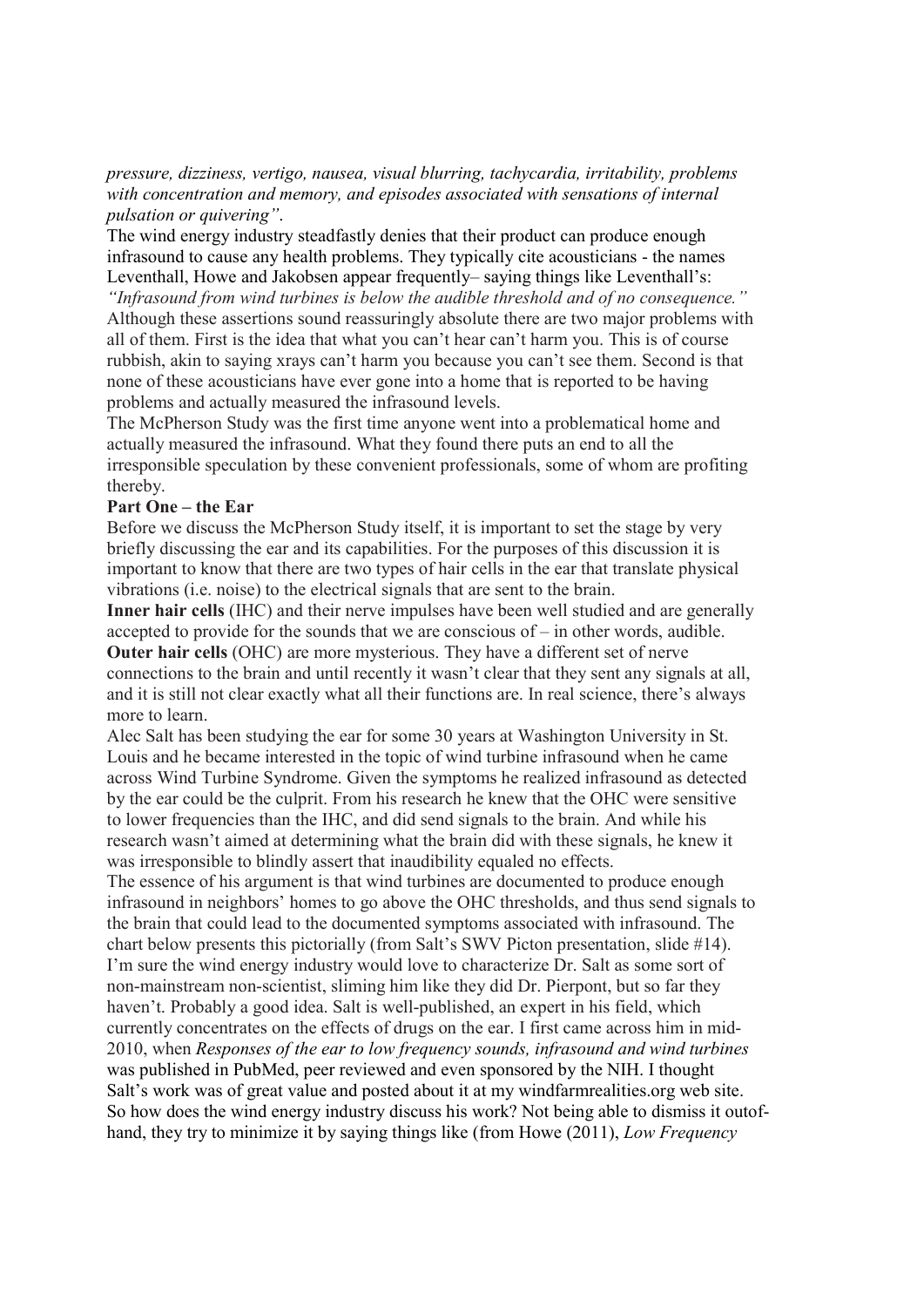### Noise and Infrasound – Wind Turbine Generators):

Salt acknowledges that "the fact that some inner ear components (such as the [outer hair cells]) may respond to infrasound at the frequencies and levels generated by wind turbines does not necessarily mean that they will be perceived or disturb function in any way", but hypothesizes that there is a "possibility that wind turbine noise could be influencing function or causing unfamiliar sensations". Salt also indicates that there are medical conditions where individuals may become hypersensitive to infrasound. Salt calls for more research.

Notice the attempts to minimize the effects and blame the victims? Even when Pedersen's curves show that a third or more of the neighbors are highly annoyed by the noise? Where I strongly disagree with Howe and others like him is that even with the acknowledged unknowns, they never suggest that maybe, just maybe, they should slow the installation of wind turbines close to homes down a little. Bad for business, you see. At least Howe, in this case, finally started fudging on the infrasound issue. In the paper containing the above quote, he had four recommendations. Three of them involved more research, and one of the three specifically mentioned doing indoor testing. Well, McPherson is exactly what Howe requested, published two days before he did so!

# Part Two – the Study

Falmouth, MA is located on the southern extension of Cape Cod, the part that ends at Woods Hole. Several years ago the town fathers decided to install a wind turbine (now grown to three) in an area that was close to a number of homes. Almost immediately the neighbors started complaining. Concerned about the welfare of his neighbors, one Bruce McPherson ponied up enough money to hire two professional acousticians, Rob Rand and Steven Ambrose, to do a thorough acoustical study of several of the homes that were affected.

The actual report is well written, and deserves to be read by everyone. To sum it up, both of Rand and Ambrose started feeling uncharacteristically unwell shortly after arriving at the home as they set up their equipment. Totally separate from Salt, I also posted on this at windfarmrealities.org. They recorded the noises for several days and then spent several months analyzing their results and doing additional research. I will present a brief summary – the full report really does deserve a reading.

We start with the overall noise measurements taken indoors, as shown in their figure 8b: The IHC and OHC thresholds are shown same as above with the average (RMS) unweighted dB level. Note that there wasn't much audible noise (from above the IHC threshold, remember?) from the turbine indoors, and yet the neighbors generally complain that they are more disturbed indoors than out. The tone that is of the most interest was at 22.9Hz, which was confirmed as characteristic of the nearby turbine. It was on average just above the OHC threshold. It doesn't seem possible that this slightlysensed tone, averaging 50 dB with a threshold of 45 dB could cause very significant problems.

Rand and Ambrose then studied the 22.9Hz tone in more detail, filtering out the other noises. Here's what they found, per their figure 9:

Note the time scale – that entire picture covers just 3 seconds! As Rand says: Figure 9 reveals a remarkable range of modulation in the 22.9 Hz tone, which peaks in this example time record as high as 60 dB SPL, 10 dB higher than the 50 dB SPL mean established by the FFT averaging. Nulls between peaks drop down several tens of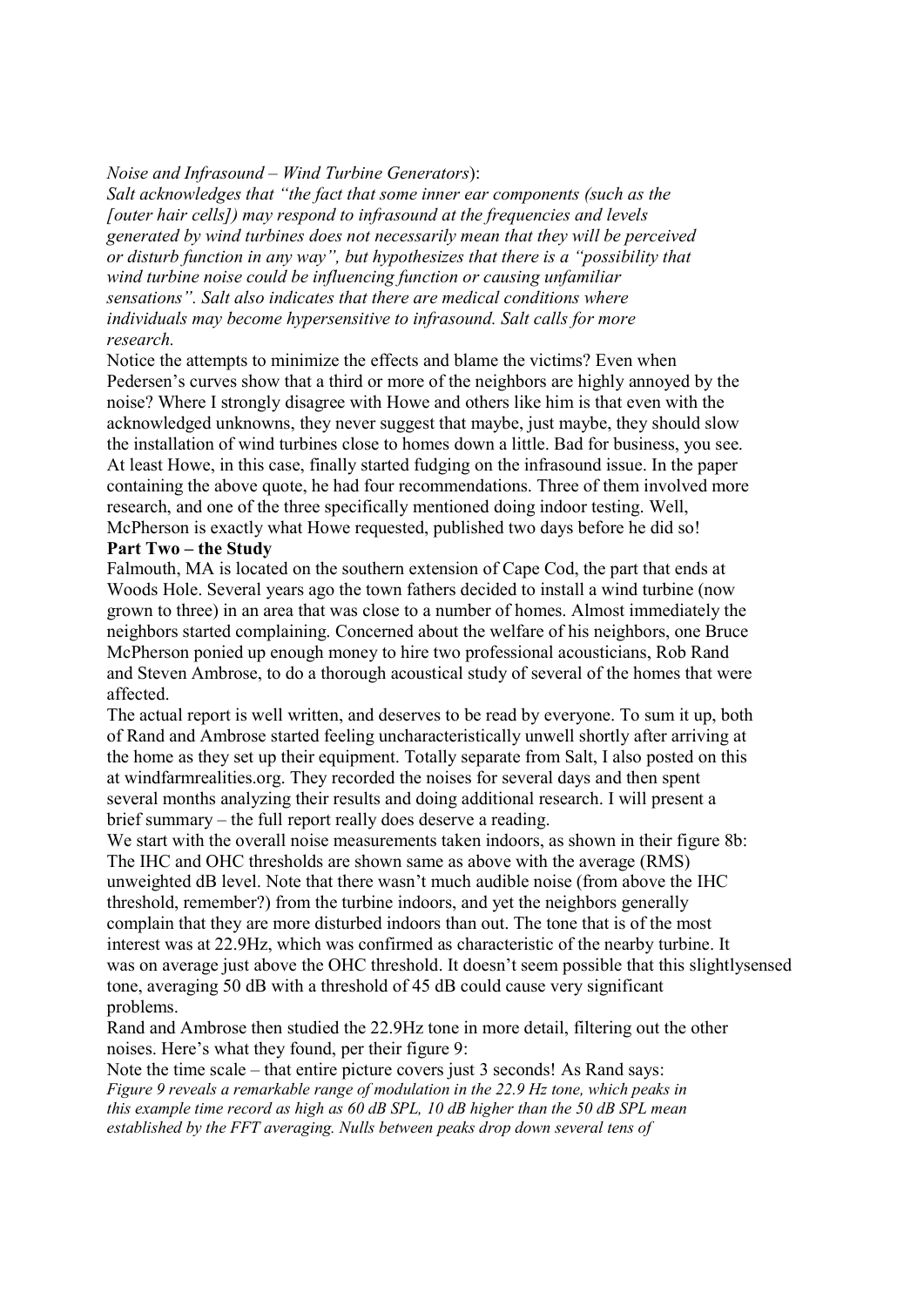#### decibels below the OHC threshold. The figure suggests that the inner ear OHC circuitry is receiving individual low-frequency pressure events 43 milliseconds apart at the 22.9 Hz driving frequency.

Imagine your brain getting continually pounded by the coming and going of the signals the OHC would be generating. The end result was that the acousticians themselves became nauseated etc and recovered as the measured levels of noise went up and down with the change of wind speeds during the several days they were in the home. As Rand states with a great deal of New England reserve:

The research is more than just suggestive. Our experiencing of the adverse health effects reported by others confirms that industrial wind turbines can produce real discomfort and adverse health impacts.

#### Discussion

The "smoking gun" portion of this report's title is some indication of how important I think this study is, especially when combined with Salt's pre-existing work. Salt established the physiology that explains fairly precisely how infrasound could cause the reported symptoms. It is difficult to dismiss his work. Rand and Ambrose then examine a situation where those symptoms have been reported by a large number of people in circumstances that lend credibility to the reports. They then find that the conditions that Salt hypothesized do in fact exist. It is difficult to dismiss their work. At this point anyone with any sense of precaution would have warning flags popping up all over. To add icing to the cake, the researchers themselves suffer the same symptoms in concert with their measurements crossing the threshold that was previously established by Salt. In the real world it isn't often that the evidence is this clear-cut.

In spite of the overwhelming nature of this evidence there are still some loose ends. In science, there always are. The 22.9Hz tone may be characteristic of this particular turbine (a Vestas V82), or it may be due to location, the turbine type, the wind, this home etc. It may be common or not, it may be 22.9 or some other value. Establishing the entire truth will take many more studies, studies that cost a fair amount of money. But what is clear that for this home in this situation, the complaints of the owners are real and are beyond any reasonable doubt due to the noise generated by the turbine. Another loose end is how the incoming signals from the OHC trigger the symptoms. Given the complexity of the brain this may never be wholly understood. But so what? We may not totally understand how, for example, bipolar disorder occurs but nobody doubts that it does, and treats it as best as they can. T

he wind energy industry is always scolding the opponents for not being scientific. That is nonsense. The industry is simply accusing opponents of what they themselves are guilty of, an old trick worthy of scoundrels. The industry trots out about half a dozen "studies" that purport to show that there are no infrasound issues, but not one of them went into a troubled home and measured anything. The same pattern holds for the industry's oft-quoted health studies, where not one of them interviewed any victims, nor their doctors, let alone ran a health study. And what happens when a real study comes along, like Nissenbaum, Pierpont, Salt or McPherson? They belittle it, usually along with the author. They've apparently read Doubt Is Their Product, by David Michaels. It has been two weeks since McPherson has been released and so far neither CanWEA nor AWEA have responded. Perhaps the Ontario re-release of Howe two days after McPherson was meant to be an answer, but given the speed of governments that seems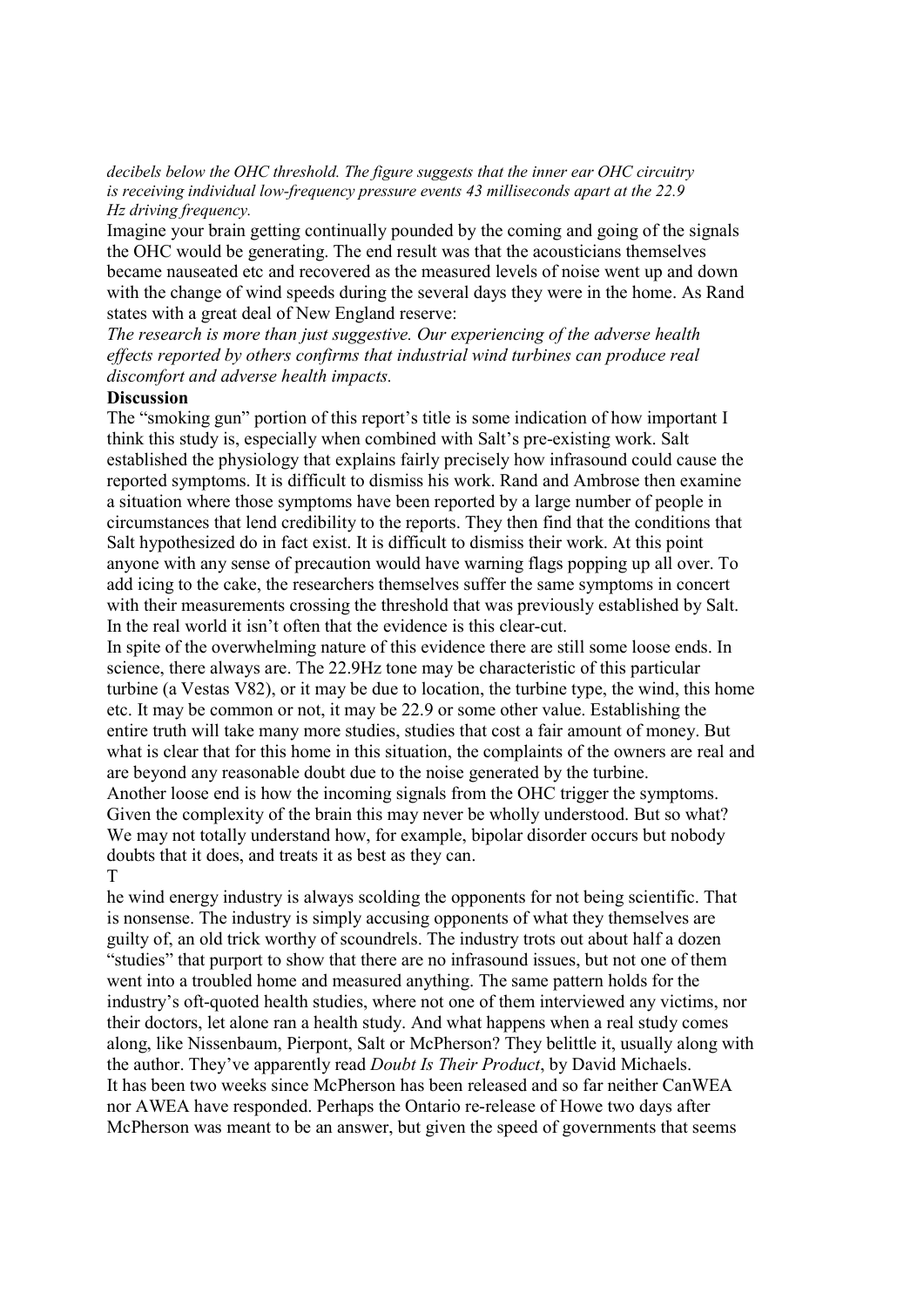unlikely (even though nobody can figure out any other motive). So I can only guess how they'll respond, if they ever do. They'll have trouble attacking either Salt's work (peerreviewed, NIH support) or the measurements of Rand and Ambrose (vetted by the

Acoustical Society of America). So that leaves attacking the symptoms reported by them as anecdotal and thus automatically discardable, or attacking their obviously anti-turbine bias, or blaming the victims (or in this case, blaming the victim's home), or saying it needs yet more proof.

It seems that some homes suffer and some victims suffer, but it isn't yet clear what (if any) combination has to exist. The industry has already taken to blaming the victim for any health problems they might be having (i.e. attitude, nocebo, sensitive, jealous etc.) so maybe in this case they'll try to blame the homes – too big, too small, not constructed properly, whatever. The homes in the neighborhood where the measurements were taken were built in the 1980's and are rather small, less than 1,000 sq ft, and were presumably built to modern standards. There is nothing noteworthy about these particular homes. I've long thought that there might well be some characteristics to a particular home that would make it prone to having noise problems. To date it is impossible to determine what those characteristics might be. Should the neighboring homeowners be forced to take the entire risk that this new industrial development will render their home unlivable? Aside from an industry-government oligarchy, in what sort of political system is this acceptable? In what sort of ethical, moral or even religious system is this acceptable? As for saying you need more proof, one has to wonder exactly what it is going to take to convince the governments there's a problem. Thousands of reports, too consistent and widespread to be part of a conspiracy; too tied to wind turbines to be the result of something else? Check. A plausible physiological mechanism? Check. Measurements that show the mechanism is satisfied? Check. First-hand disinterested professional observation that agrees with the measurements? Check. Or perhaps this is a case of one's salary depending on not understanding something.

http://windfarmrealities.org/wfr-docs/jakobsen-low-freq-noise.pdf

If you read that paper, you'll find it was just another literature review.

# Geoff Leventhall

(1) I have a copy of the paper everyone quotes from at:

http://windfarmrealities.org/wfr-docs/leventhall-canacoustics.pdf

If you read that paper, you'll find the main topic wasn't infrasound per se, rather it was about the confusion regarding infrasound.

# CanWEA/AWEA Health Study

(1) This is an example of what the industry calls a health "study". Note they never talked to one victim, nor any attending doctor.

http://windfarmrealities.org/wfr-docs/canwea-health-dec-2009.pdf

# Eja Pedersen

(1) The chart is from Pedersen & Waye (2004), Perception and annoyance due to wind turbine noise –  $a$  dose-response relationship, available at:

http://windfarmrealities.org/wfr-docs/pedersen-dose-response-2004.pdf .

(2) The industry has taken her generally competent work and stretched it beyond its original scope. An example is how Ontario has misused it, as detailed at: http://windfarmrealities.org/?p=1201 .

# Tyrrell Burt

(1) The complete study would cost money. In lieu of that the abstract is at: